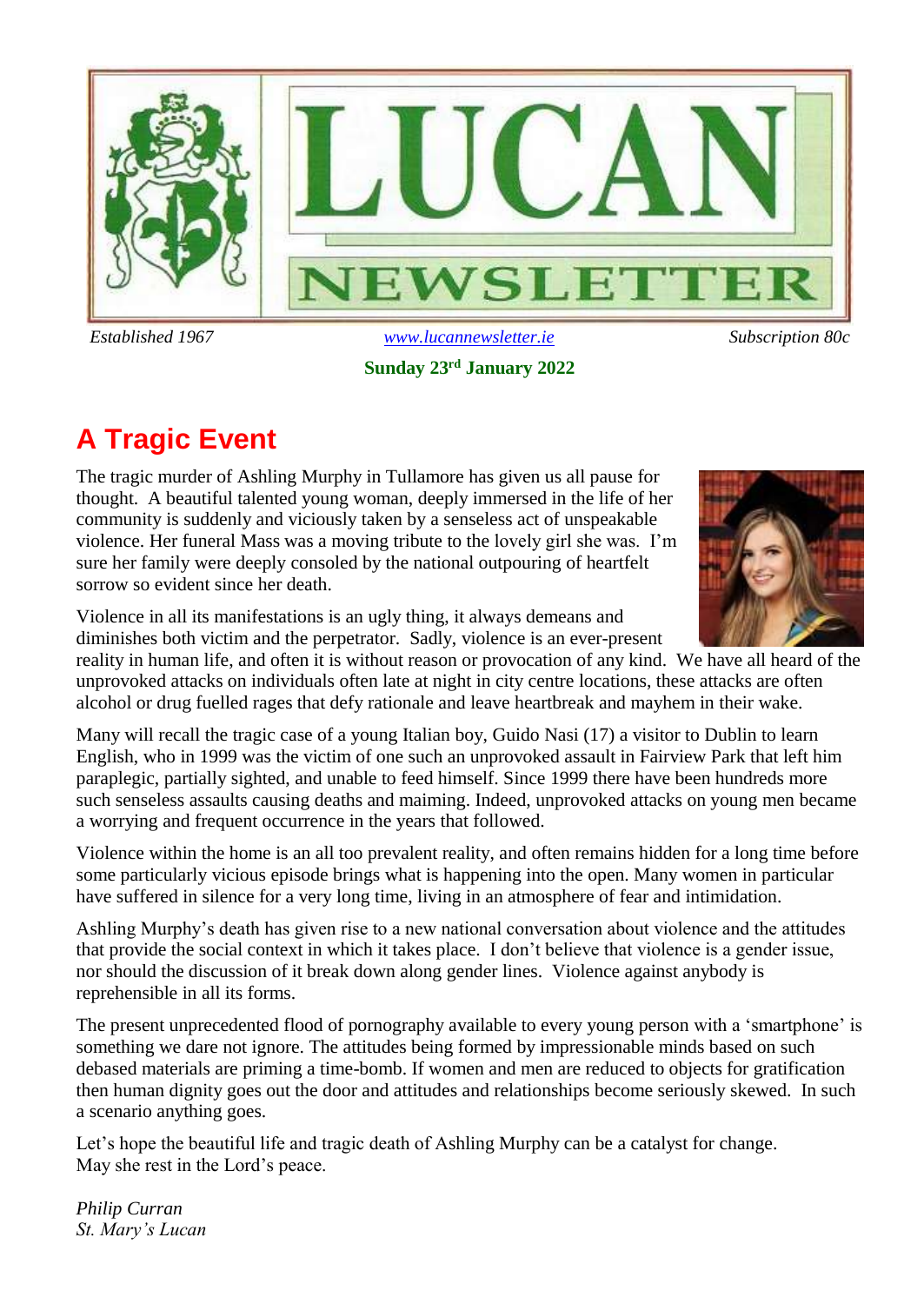### **Lucan Citizens Information Centre From 1 January 2022, our telephone number is 0818 07 5090**.

[www.citizensinformation.ie](http://www.citizensinformation.ie/)

**COVID-19** has changed the service we offer to the public. Our drop-in service is not currently available, but we are taking phone



calls, answering emails, and providing a call back service.

**Call us on 0818 07 5090**, leave a message with your name and number and an Information Officer will return your call within 2 working days, or you can email your query to us at [dscis@citinfo.ie](mailto:dscis@citinfo.ie) and someone will reply.

**Citizens Information Phone Service (CIPS)**

0818 07 4000 operates on Monday to Friday 9 am to 8 pm.

**MABS** – the Money Advice and Budgeting Service is the State's money advice service, guiding people through dealing with problem debt for over 20 years.

MABS Clondalkin phone 0818 07 2270

### **Helplines**

**Women's Aid** - 1800 341 900 24 hours a day, 7 days a week

**Dublin Rape Crisis Centre** - national helpline 1800 778888

**Men's Aid** - [www.mensaid.ie](http://www.mensaid.ie/) 01 5543811, Mon - Fri 9 am to 5pm, Sat & Sun 10am to 2 pm

**Aware** - Free-phone 1800 80 48 48 or email [supportmail@aware.ie](mailto:supportmail@aware.ie)

**One in Four** - ending the trauma of childhood sexual abuse. Tel. 016624070 or email: [info@oneinfour.ie](mailto:info@oneinfour.ie)

**Anxiety Ireland** - anxietyireland.ie tel. 1800 222833

**Pieta** - 1800 247 247, Text HELP to 51444

S**amaritans** 116 123 - 24 hours a day 365 days a year

**AA** Alcoholics Anonymous.ie tel + 353 1 8420700 and for deaf and hard of hearing only 087 1460387

**FLAC** - Free Legal Advice Centres - FLAC - Telephone Advice Clinics - 01 8745690

**Federation for Victim Assistance** [www.victimassistance.ie](http://www.victimassistance.ie/) Freephone or text 1800 277477

**Jigsaw** [www.jigsaw.ie](http://www.jigsaw.ie/) - young people's health in mind

### **COVID Close contacts and contact tracing**

If you are a close contact, you will get a text message with a link to a website where you can provide your details. You will then get a text message with information about your free COVID-19 PCR test or free antigen tests.

If your PCR test result is positive for COVID-19, the text will include a link to a website where you can upload contact details for your close contacts. If you do not use the website, a contact tracer will call you to find out who you have been in close contact with.

If you get a positive antigen result, you can report your positive test on the HSE website and upload your close contacts.

Contact tracing means finding people who have been in close contact with someone who has COVID-19. This work is done by contact tracers.

A non-household close contact is if you had faceto-face contact within 2 metres of an infected person for more than 15 minutes outside your household.

*A household close contact is if:*

You live or sleep in the same house as an infected person.

You share accommodation with an infected person (if you share kitchen or bathroom). Your sexual partner is an infected person. If you think you may be a close contact but have not been contacted, you can call the COVID-19 helpline and tell them you have been in close contact with someone who tested positive for COVID-19.

More information is available on the following link: Close contacts and contact tracing (citizensinformation.ie)

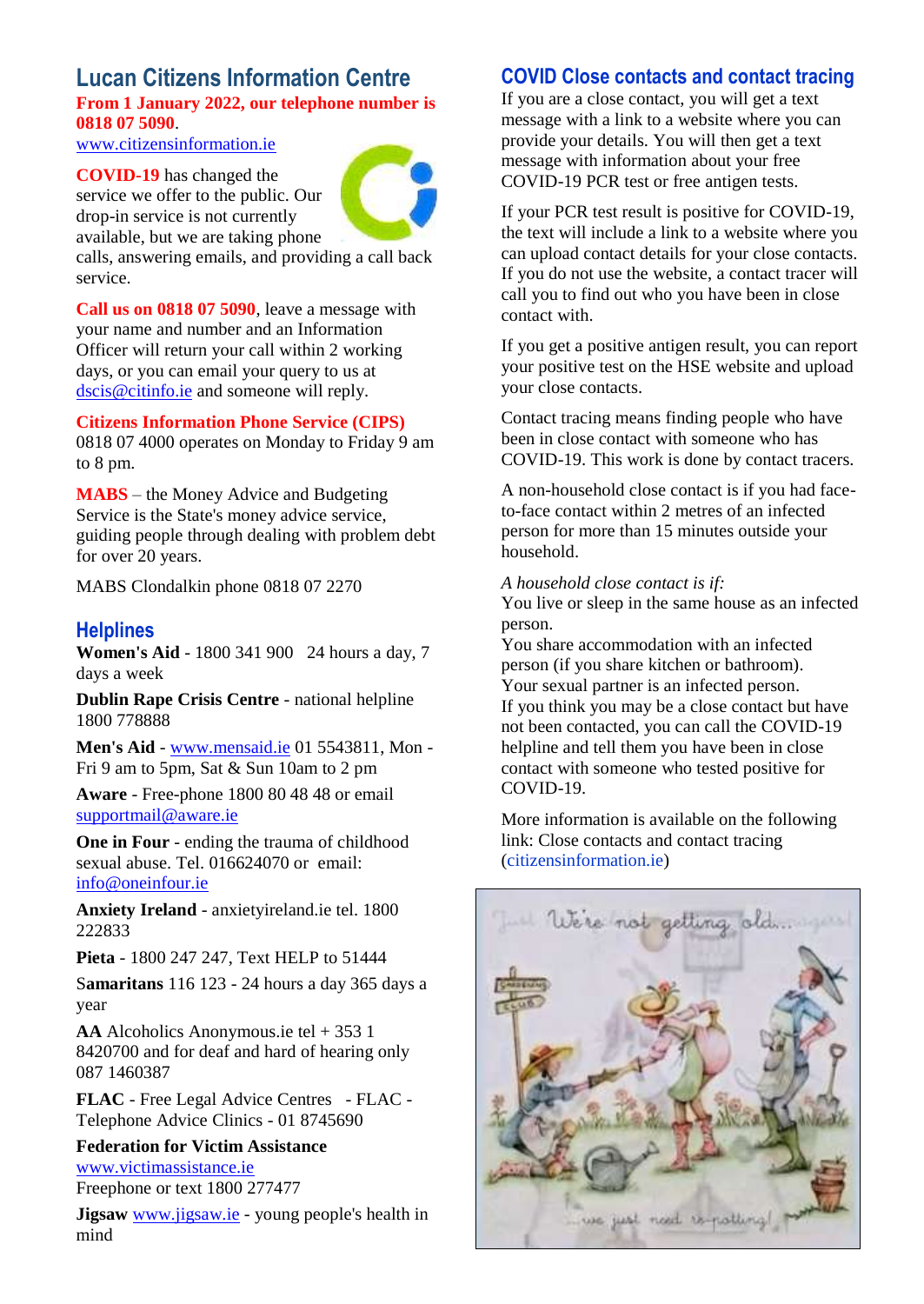### **Lucan Women's Network**

Up and Coming Free Programmes and Events for Lucan Women This Spring from Lucan Women's Network.



#### **Calling ALL Lucan Women begin your**

**journey back to you** with our STEPS Course. It is 14 week programme. Just one morning a week and it's a **FREE**, It's a unique and practical programme which supports women to increase their confidence, build relationships and foster a sense of personal power to shape their lives. Find out more about the STEPS programme contact Joanne 083 860 7947 or email [developworkerc.l@gmail.com.](mailto:developworkerc.l@gmail.com)

#### We also have

- Restorative Yoga and Meditation with Donna Forde.
- 'Crafty Byrds' craft group 8 week ONLINE COURSE with Facilitator Audrey Wilson who has designed the programme over 8 weeks, starting Thursday 27/1/2022
- Monthly book club/reading circle
- International Women's Day annual Celebrations
- Young Women's Hub Wellness workshops Coming soon
- One off Wellbeing workshops coming soon
- Post Covid Recovery creative Workshops, with Christine Carey
- Laptop Loan scheme

For more information or even a chat please contact Joanne on 083 860 7947 or [developwprkerc.l@gmail.com](mailto:developwprkerc.l@gmail.com)

### **South Dublin Co. Co. on Dumping**

Household Waste Collection Services are operating and Civic Amenity sites are open.

### **If you witness dumping contact**

[014149000/wasteregulation@sdublincoco.ie](mailto:014149000/wasteregulation@sdublincoco.ie)



**Lucan Newsletter Office** is **NOT OPEN** at the moment, but leave your ads, queries or notices in the **letter box at St. Mary's Parish Centre**, **before 10pm on Wednesday night**, and we'll collect and look after them. Alternately email notices/reports to any of the following: **Community / Schools/ Local History**  [marylucannewsletter@gmail.com](mailto:marylucannewsletter@gmail.com) 

**Sport / Politics** [roselucannewsletter@gmail.com](mailto:roselucannewsletter@gmail.com)

**Parish Notes / Fund Raising** [annalucannewsletter@gmail.com](mailto:annalucannewsletter@gmail.com)

**Anniversaries etc / Advertising Queries**  [catherinelucannewsletter@gmail.com](mailto:catherinelucannewsletter@gmail.com)



Age 60 might be the new 40, but 9.00pm is the new midnight!

To me, "Drink responsible" means don't spill it!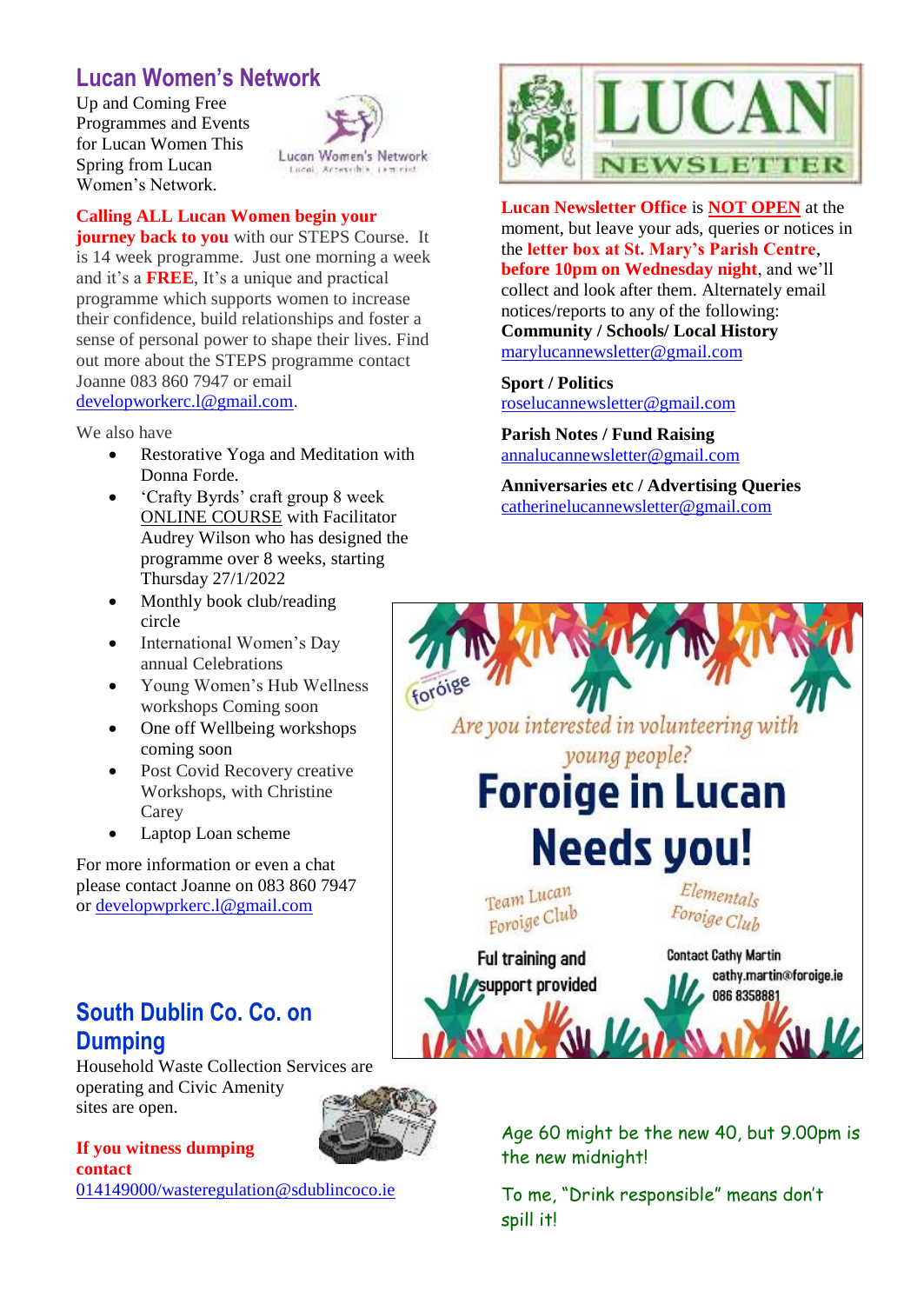# **Parish Notes**

### **St Mary's, Lucan**

[www.lucanparish.com](http://www.lucanparish.com/)

**Sunday Mass Times**  Saturday Vigil: 6.30pm Sunday: 9am, 10.30am, 12 noon and 7pm.

**Weekday Masses:** Monday to Saturday 10am

### **Important:**

We must continue to **wear face coverings in the church and use the hand sanitizer on the way in.**

For all Masses, please **enter the Church via the Main Door** and **exit via the other 2 doors**.

**Masses will continue to be live-streamed on [www.lucanparish.com](http://www.lucanparish.com/)**

### **Visits to the housebound:**

If you are housebound you can call Deirdre at the parish office (01 621 7041) we will be happy to call on a monthly basis.

### **Confessions – Nuns' Chapel:**

After Saturday Morning 10am Mass and Saturday Evening 6.30pm Mass.

### **Praying with Scripture:**

Praying with scripture via zoom. If interested please contact Cheryl Murphy at 086 8343754 to register.

### **Private Prayer:**

The Church is open daily for private prayer on weekdays from 10.30am to 6pm (funerals permitting) and on Sundays after the 12pm Mass to 6pm.

### **Baptisms:**

Dates are bookable on line up to the end of **April 2022**. If you need to cancel a booking contact: [secretary@lucanparish.com](mailto:secretary@lucanparish.com?subject=Cancellation%20of%20Baptism%20Booking&body=Dear%20Secretary%2C%0AI%20wish%20to%20cancel%20the%20booking%20made%20for%20baby%3A%0Aon%20date%3A%0AThank%20You)

### **Please note:**

The obligation to attend Sunday Mass remains suspended by Pope Francis

### **St. Patrick's Esker/ Dodsboro/Adamstown**

[www.stpatrickslucan.ie](http://www.stpatrickslucan.ie/)

### **Sunday Masses:**

Vigil Saturday 7pm, Sunday: 9am, 10.30am and 12 noon.

**The 10.30am Family Mass** is aimed at younger parishioners and their families; it is an accessible liturgy for children and enables them to participate more fully in the Sunday Mass.

**Weekday Masses:** Monday to Friday at 10am.

**All Masses continue to be livestreamed at stpatrickslucan.ie**

### **Important:**

We must continue to **wear face coverings in the church and use the hand sanitizer.** 

### **View the following on www.stpatrickslucan.ie**

Mass Readings for the week Morning Prayer – Lauds Evening Prayer – Vespers Take five at 10 - Reflections–Weekdays: 10am Taizé – Watch and Pray

### **St. Andrew's Church of Ireland**

**St Andrew's, Lucan: Sunday** 10am. **Wednesday:**10am **St Mary's, Leixlip:**  Sunday:11.30am. Tuesday: 10am

**Services** are available on our parish Facebook pages: [St. Andrew's Church, Lucan](https://www.facebook.com/standrewslucan/) or [St Mary's](https://www.facebook.com/stmarysleixlip/)  [Church, Leixlip](https://www.facebook.com/stmarysleixlip/)

### **Lucan Presbyterian Church**

**Sunday Morning Worship:** 11am.

You will need a face covering (unless exempt) and your own Bible.

**Services will be streamed online and available on Youtube**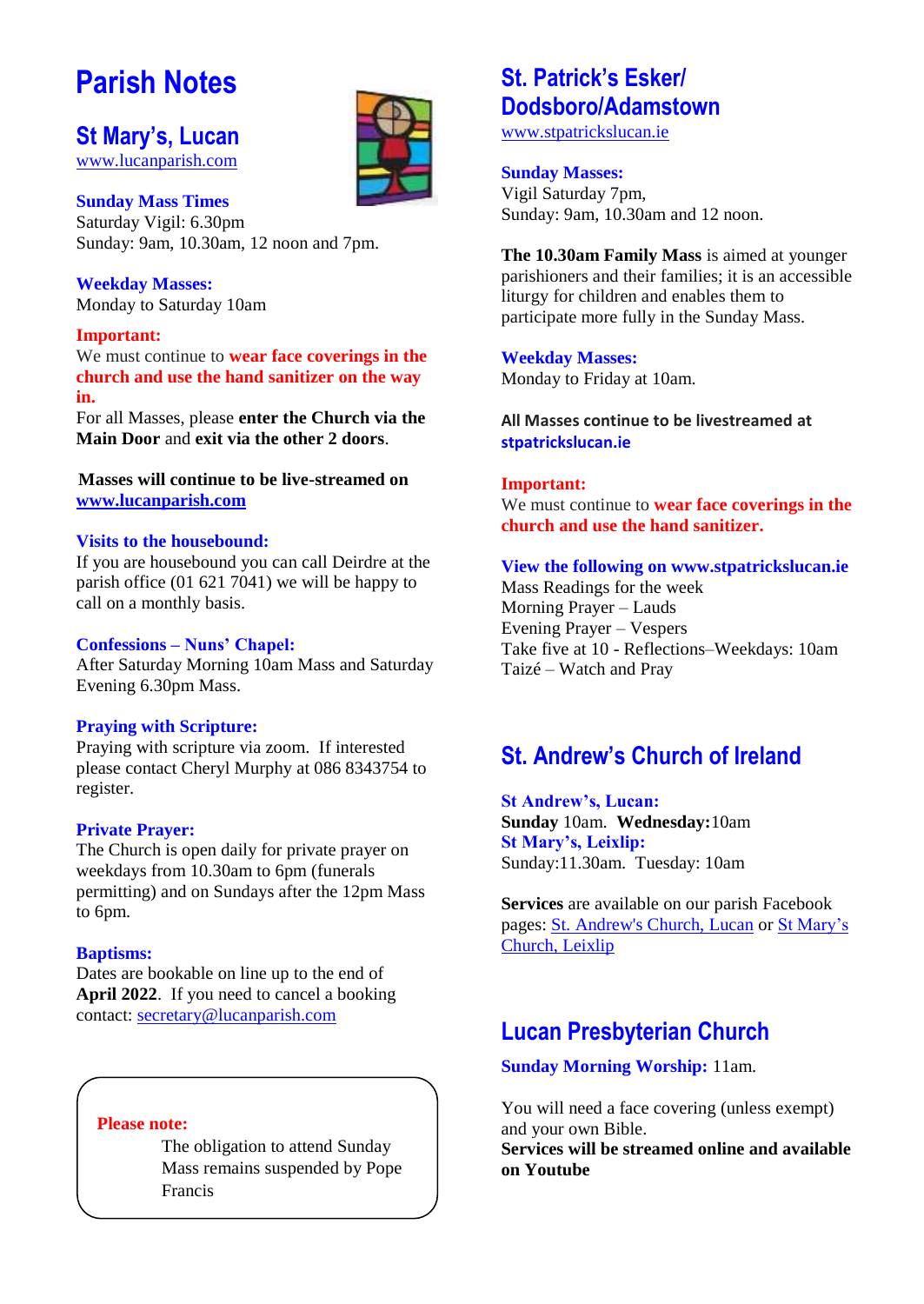### **Divine Mercy, Lucan South**

[www.lucansouthparish.net](http://www.lucansouthparish.net/)

**Sunday Mass Times:** Saturday Vigil 6:30pm, Sunday 10:15am and 12:15pm

**Weekday Masses:** Mon.-Fri.9:15am. Sat.10am

**Important:** We need to be diligent in continuing with the **wearing of face coverings and hand sanitising upon entering the church. All Masses will be livestreamed on [www.lucansouthparish.net](http://www.lucansouthparish.net/)**



#### Divine Bloom

Our grounds volunteer group "Divine Bloom" has started and everyone young and old are most welcome to join in with this warm and fun group.

A lovely mild day over here in the church grounds. See you all after 10am morning Mass on Saturday morning. Great to see the daffodils appearing from their sleep.

Anyone that has pickers bring them. We have the refuse bags. Going to concentrate on cleaning up the Church grounds/courtyard also.

#### **Daily Readings on website:**

Under our Welcome menu you will find links for the Daily Mass Reading which updates every day as well as Sunday Mass Reading for the following Sunday's Mass. It is a great way to be able to read along during Mass if you so wish or take time to reflect on the passages during the week and see what message they have for you. One quick note is that if it is a Sunday and you want to see the Gospel for today then click on the Daily Mass Reading link as the Sunday listing will be for the following week.



### **Association of Catholics in Ireland Synodality, the Parish and Climate Change**

**Seán McDonagh SSC Supported by The Association of Catholic Priests**

**Zoom – Jan 27th 2022 – 8.00 p.m.**

As the **global climate crisis** deepens, so does the **crisis of the Irish Catholic church** – intensified unexpectedly by a viral pandemic. Faced also with understanding and implementing *synodality* - a new relationship centred on communion, co-responsibility and mission – Irish parish clergy and lay people are challenged by the understandable indifference of younger generations, who are often more alive to the global climate issue.

Meanwhile **Pope Francis** complains about the fixation of too many on issues of sexuality – while he is also the first pope to appreciate the full importance of the environmental crisis. Advised on the topic of biodiversity by the globally recognised expertise of Columban father **Seán McDonagh,** the pope's 2015 encyclical *Laudato Si'* is now a landmark in church teaching and climate awareness.

*Could a parish focus on the climate issue now also help solve the Synodality conundrum in Ireland - to convince younger generations, and clergy, that faith and climate justice need one another?*

**Convinced that parishes can play a key role in meeting Ireland's carbon reduction targets in the 21st century – and that climate concern needs to be a vital focus of the Irish church – Fr Seán McDonagh will Zoom on this theme on January 27th, 2022, at 8.00 p.m.**

Click the link below to join the discussion on Jan  $27<sup>th</sup>$  at 8.00 p.m.

[https://us02web.zoom.us/j/83007717613?pwd=U](https://acireland.us12.list-manage.com/track/click?u=8f793c1f3d655f0022c2f38ca&id=edcd9ebf7f&e=bcd0fe450d) [3JZMnBXdnNhTXVIdEoybXFjMWUxUT09](https://acireland.us12.list-manage.com/track/click?u=8f793c1f3d655f0022c2f38ca&id=edcd9ebf7f&e=bcd0fe450d) Meeting ID: 830 0771 7613 Passcode: 298337

### **Life is all about balance**

You don't always need to be getting stuff done, Sometimes it's perfectly okay, and absolutely necessary, to shout down, kick back, and do nothing *Lori Deschene*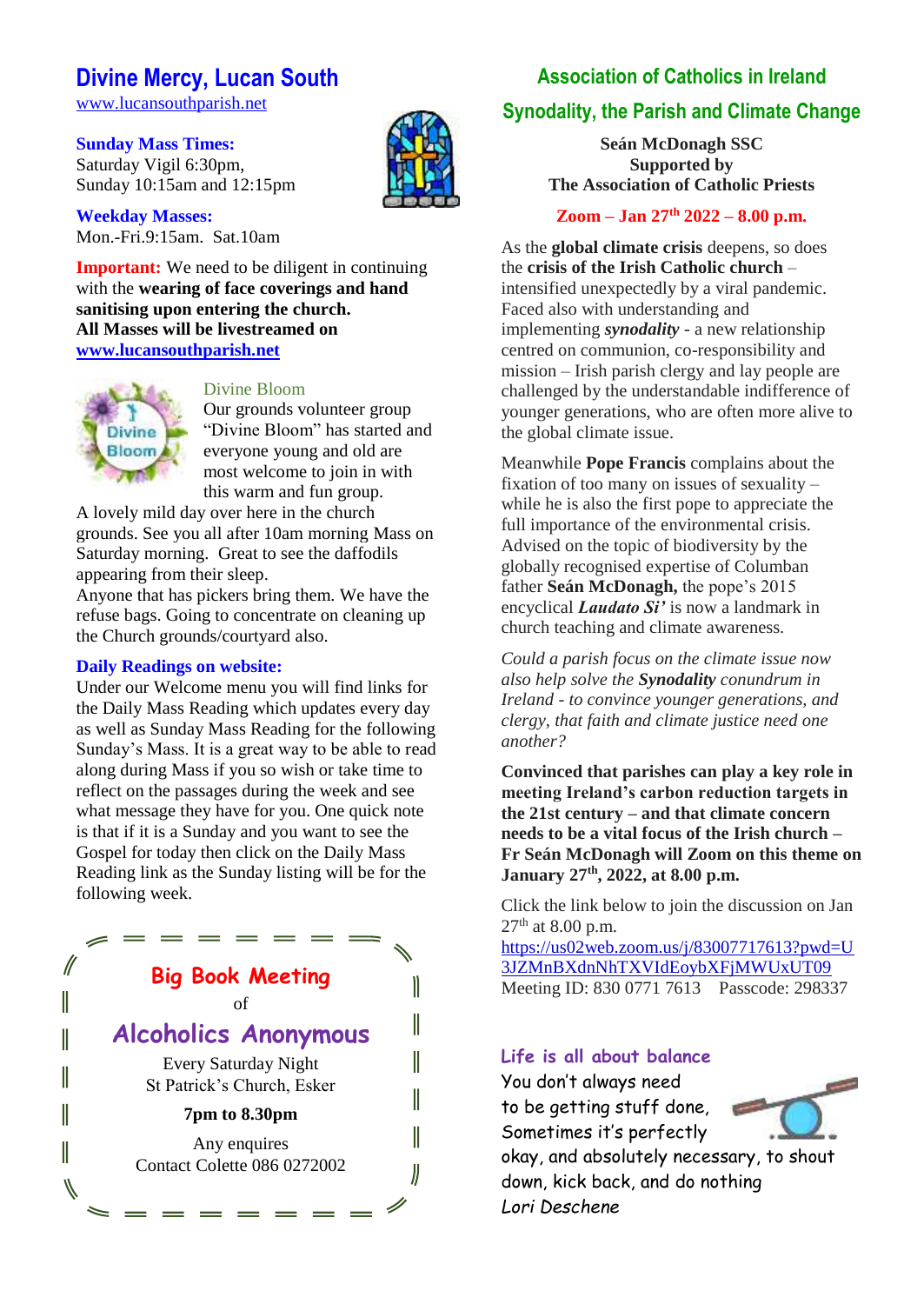# *Anniversaries*

### **BUGGLE (AIDAN) 1 st Anniversary – 25th January**



Late of Hillcrest Ave and Mt. Joseph, Lucan. In loving memory of our dear husband, father and grandad. Sadly missed every day.

### **COLLINS (KATHLEEN)**

### **8 th Anniversary – 21st January**

Late Sarsfield Park. If memories bring us closer We are never far apart For you are always with us In our thoughts and in our hearts. *Loved and remembered by your daughters Carol Anne, Elizabeth, grandchildren and great grandchildren*

### **McDONALD (JOHN F) 8 th Anniversary – 23rd January**

In loving memory of a wonderful husband, father and grandfather. *Always remembered by Clare, Joan, Mary, Clare, Emma, Helen and Barry*



### **McGRATH (MICHAEL)**

### **8 th Anniversary**

Thinking of this wonderful man ever since We think and pray for you daily Sending as much love as possible *From all the McGraths and extended family xxxxx*

### **ROTHERY (RAY) 5 th Anniversary – 16th January**

Late of Hillcrest, Lucan. Your life was a blessing Your memory a treasure, You are loved beyond words And missed beyond measure. *Loved and missed always by Val, Keith, Ian, Gary and all family and friends*



## **Pilgrimages**

### **Medjugorje 2022**

11 Nights - 7<sup>th</sup> May, Dublin to Split 18<sup>th</sup> May, Split to Dublin.  $€795.00.$ 



8 Nights - 10<sup>th</sup> May, Dublin to Split  $18<sup>th</sup>$  May, Split to Dublin.  $€745.00$ .

6 Nights - 19th October, Dublin to Mostar  $25<sup>th</sup>$  October, Split to Dublin.  $\in$  685.00.

8 Nights - 19th Oct Dublin to Mostar  $27<sup>th</sup>$  October, Split to Dublin.  $€745.00$ .

### **Fatima**

5 Nights – 7 th September, Dublin to Lisbon 12<sup>th</sup> September, Lisbon to Dublin.

*Book early to avoid disappointment. Pat 087 223 8911.*

### The Poet

Once there was a poet, And although he didn't know it, He was only a good poet half the time, He had a lot of troubles, Writing about bubbles, Couldn't find the rhythm or the rhyme.

He tried to write a poem, All about the foam, His mammy used to wash the dirty dishes, But although his thoughts were fine, He couldn't find the line, That would express his most poetic wishes.

So he wrote about a rabbit, That had a nasty habit, Of using his white tail to wipe his nose, And who became frustrated, When he initiated, An attempt to remove his furry clothes.

Now he sits up in his room, And he hopes that some day soon, He'll write the greatest poem ever written, And that he'll be quite famous, But I know ho one will blame us, If we seem to be a little less than smitten.

*By Paddy Mulhern*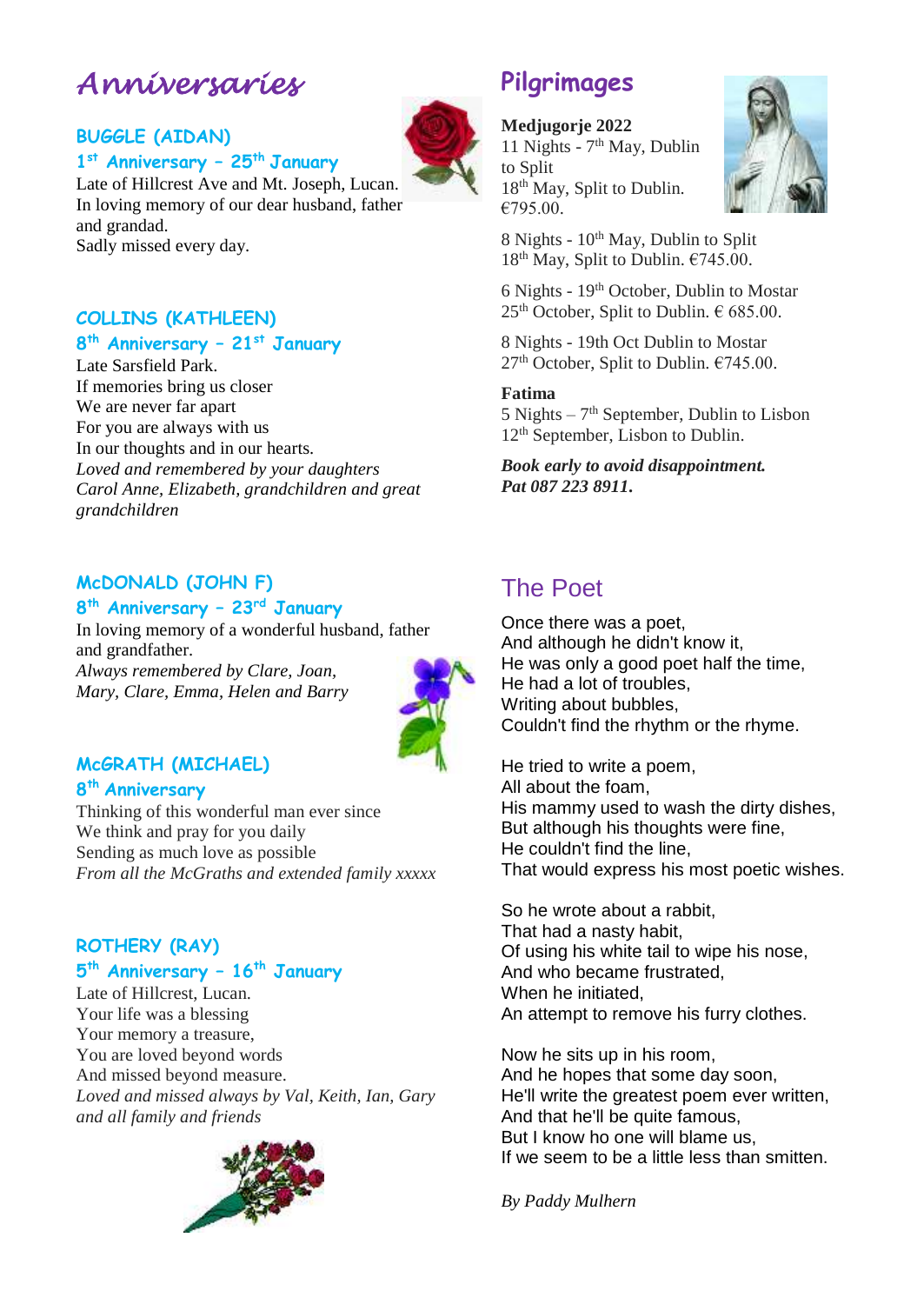

**What a sad week just gone!**

It's hard to get your head around how a young woman with all her life before her, can have that life taken away so violently, bringing such an air of sadness and anger to communities all over the

country, and indeed all over the world.



Vigils were held all over the country last weekend; among them was a gathering at the Weir in Lucan on the Saturday, where there was a great turnout of people young and old.

Our thoughts and prayers are for Ashling and her family and friends, and for all that lies ahead of them.

*May she rest in peace.* 

**Great to see the Covid numbers coming down!**

Between the stretch in the evenings, and the pretty spring flowers popping up, and best of all, those daily covid numbers reducing steadily, we are all getting a lift, and look forward to brighter, better times ahead.

**The Year of the Tiger!** The Lunar Year kicks off next week, on Friday 28<sup>th</sup> January, marking the Year of the Tiger.

**St. Patrick's Day Parade** – It looks like there might be a parade in Dublin City. We haven't heard anything about a local event yet but hopefully, there'll be some events to mark the occasion, and now we have to think of something to do the following day, since we have that extra bank holiday!

**Our National Census**, another causalty of 2021, will now take place on  $3<sup>rd</sup>$  April 2022, and we gather there are a lot of new questions on the paper. Interesting times!

### **King John's Bridge**



A reader sent us the above photo of King John's Bridge over the Griffeen River, at Esker. Recent conservation work has worked wonders for the site which dates back to 1210 – it is reputed to be the oldest stone bridge in Ireland, but all that's left now is the central arch of what was once a three-arched bridge.

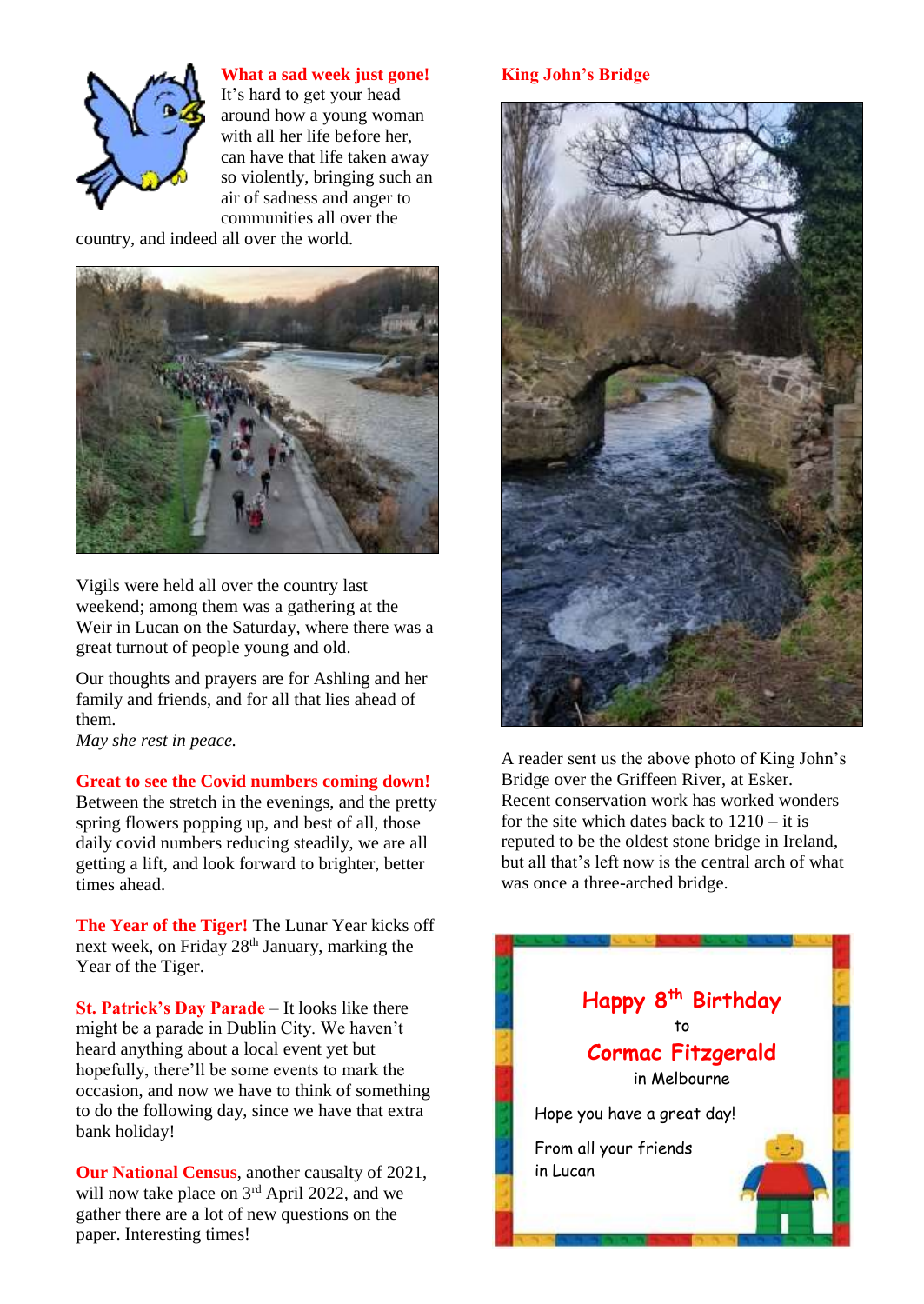### **Palmerstown Camera Club**



Palmerstown Camera Club holds a weekly meeting online at present, every Wed from 8 pm to 10 pm. People interested in joining the club or even attending one or two meetings free of charge to see how their photography could benefit from being a member can do so by

contacting [secpcc@gmail.com](mailto:secpcc@gmail.com)

Over the coming months, we have some very exciting photography talks planned on all different aspects of photography. In the next few weeks, we have Joe Houghton on his talk on the new features in Lightroom. And Julian Elliott a professional photographer who specializes in travel photography will share with us his photographs based on his visits to, Italy, Mongolia and Vietnam to mention just a few.

A few weeks ago we had a "Weather" themed monthly competition and below are two of the winning images.

Mary Mangru won the intermediate colour



competition with this titled image "Rainy Day" *(Above).* And Gerald Phelan won advanced colour for his image titled Reflections.



### **Did you get a New Camera from Santa?**



Why not learn how to get the best out of it and discover your creative side. Celbridge Camera Club offers a one month free membership trial, so you can check us out and see if it's something you'd enjoy. Due to current restrictions, our meetings are all online and delivered via Zoom on Monday nights at 8pm.

The club runs a beginners course (for a nominal charge of  $\epsilon$ 30 which is deducted from the annual membership fee should you choose to become a member). Details and dates will be released soon. If you'd like to avail of this offer, please email your name, and mobile number to [PROCelbridgeCameraClub@gmail.com](mailto:PROCelbridgeCameraClub@gmail.com) to receive the necessary access to the meetings.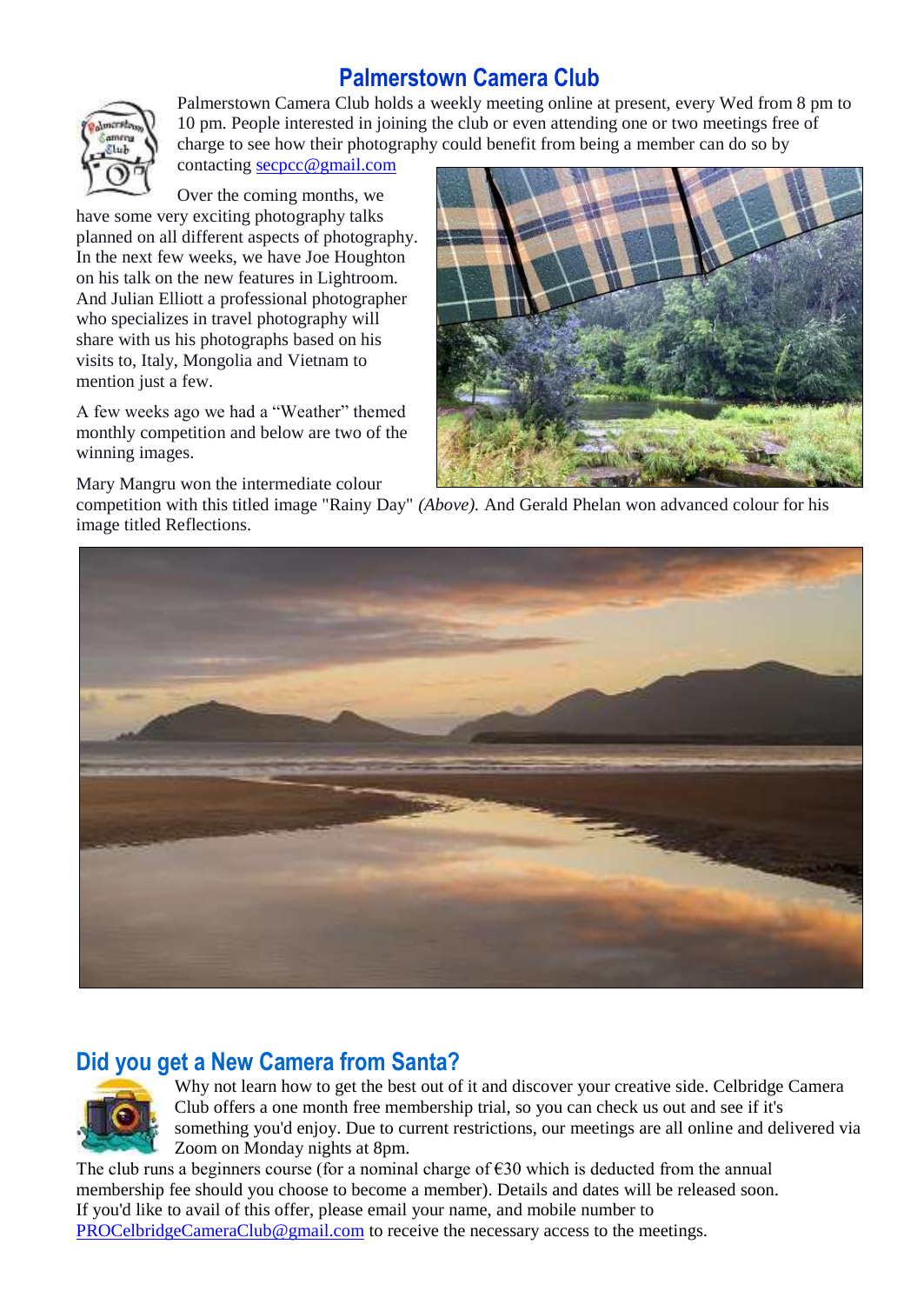

### **St. Joseph's College**

**Senior Camogie:** Hard luck to our Senior Camogie Team who lost out in the Dublin A Senior Camogie Final on Friday last against Mount Sackville. The game was played in good sport with the girls eventually losing out by the bare minimum on a score line of 3-07 to 2-09. Well done on reaching the final and for all the effort put in throughout the year by the players and the coaches. Best of luck to Mount Sackville in the All- Ireland stage of the Competition.

**BT Young Scientist:** Well done to all the groups involved who gave a great account of themselves during the interview process of the competition. The groups thoroughly enjoyed the experience and have learned many new skills from the process. They should be hugely proud of their achievements. They also spoke excellently while being interviewed by RTE News. A special mention to **Agnes Martin** whose project got a highly commended grade from the BT Young Scientist judging committee.

**5th Year Parent Teacher Meeting:** The 5th Year Parent Teacher meeting was held via Zoom on Thursday last and it was great to be able to meet with the Students and Parents again albeit via zoom.

**Arts Week:** We celebrated Arts week in school this week with the student council central to all the activities that took place. We had an Art competition that was open to students of all year groups to enter their masterpieces. Competitions were also held during the week using the Digi media facilities within the school where the students had to guess the artwork and the artist of various pictures. Members of the student council also set up a fun portrait booth at lunchtime during the week where contestants were challenged to draw a portrait of their friend who sat opposite to them, the catch was that they only had two minutes to complete the sketch. The portraits were displayed in the Portrait Gallery outside the library for all to see. This was a great activity which everyone enjoyed thoroughly.

**Joeys Tidy Towns:** We are delighted to have our 2022 Calendars on sale! All proceeds will go to St. Vincent De Paul & are on sale from the school and Centra, Lucan for 10.00 euro! Our Tidy

Towns students have created these calendars from their photos while out on duty! Please support if possible. Contact the school to order a calendar on stjosephslucan@gmail.com or 01-6281160. Choice of two calendars available! Images of our two calendars can be found on our website under the news section.

**5th Year UCD Trip:** A group of 5th year students enjoyed a trip to UCD last week along with the Guidance Department. These prospective UCD students got to tour the campus and gain a feel of what a day in the life of a third level student is like.

**Concern Debating:** Well done to the Concern Debating Team who were proposing the motion while competing against Woodbrook College, Wicklow. Our four speakers were: Ashling Sharry (Captain), Roisin Tigerford, Sharon Owodunni, Alena Varghese.

The Chairperson was Ellen Collender and our timekeeper Svetlana Ivanova. The debate motion was: 'It is simply wrong for billionaires like Bezos, Branson and Musk to joyride into space while the planet continues to struggle.' They gave an excellent display and we are very proud of you, also a big Thank You to Mr. Smyth for his expert Guidance.



**School Website:** [https://stjosephslucan.com](https://stjosephslucan.com/) **Follow us on Twitter:** @STJosephs3

**Enrolment 2022 St. Thomas' J.N.S.** Esker, Lucan, Co. Dublin **Junior Infants (2022)**



*Closing date for applications is January 28th 2022.*

**Please see our website [www.stthomasjns.com](http://www.stthomasjns.com/)** for further information regarding the registration process.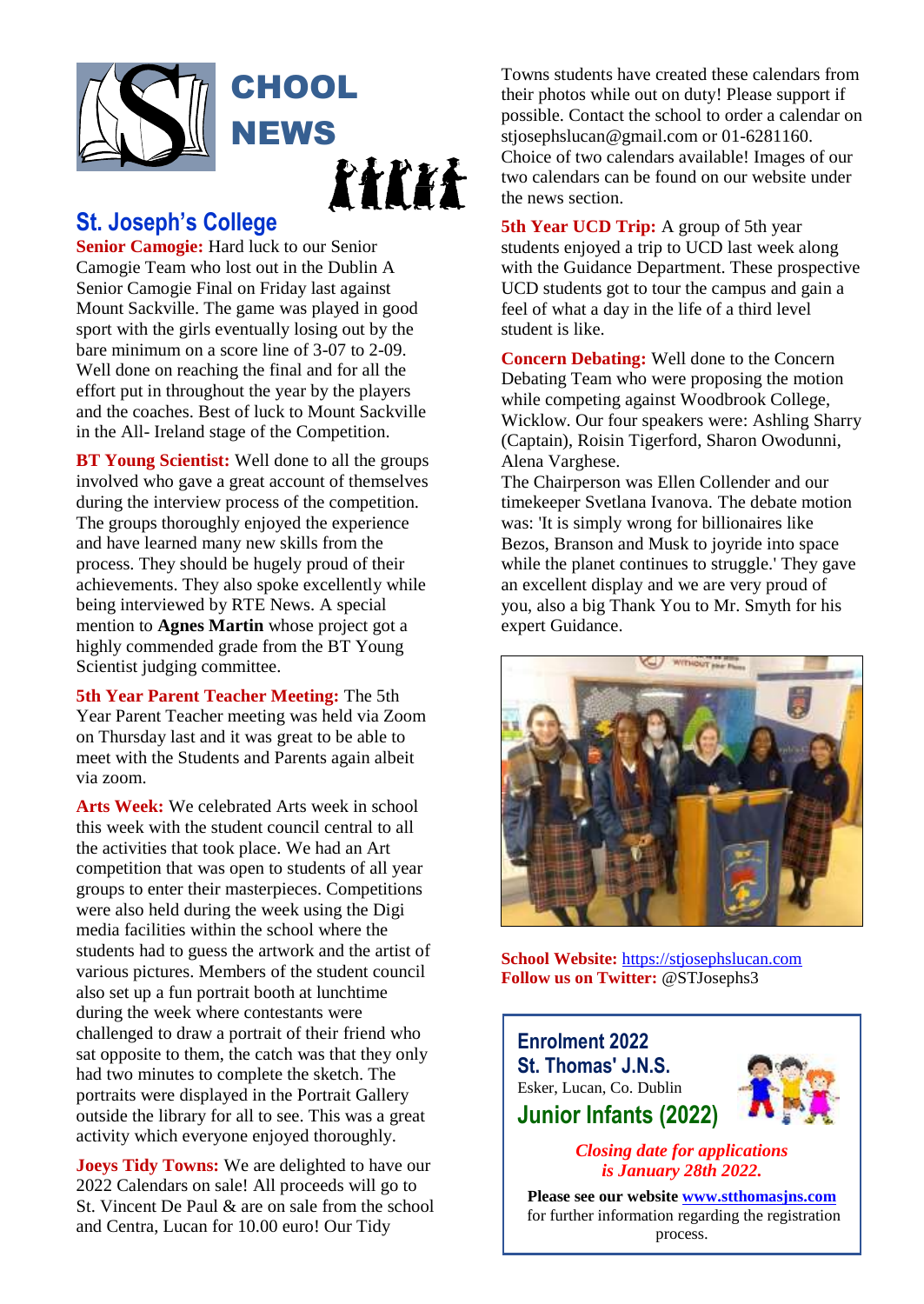### **Coláiste Phádraig CBS**

**Science:** Congratulations to the seven students that participated in the BT Young Scientist Exhibition 2022 that was held online last week.



3<sup>rd</sup> yrs Taha Fareed and Jevin Joy came 2<sup>nd</sup> in their Intermediate Technology Section with their project. They also won an award from Science Foundation Ireland in recognition of the project's positive contribution to Irish society. The students developed their own computer model using Artificial Intelligence to predict future cryptocurrency values. Their method uses Bayes' theorem and Bayesian optimisation to enhance AI so their project is extremely well researched and clever. They are currently launching a website to assist the public in predicting the course of their investments. This is the third time the students have entered the Young Scientists Exhibition and the second year in a row winning an award so they can be extremely proud of their efforts and contributions to the Exhibition. They are determined to qualify again and go one better next time.

2 nd yrs Joel Emmanuel and Rohit Tummala also entered a project the Junior Group Technology section entitled "*Kinetic Kicks*" which analysed how heat can be removed from shoes/runners to help with medical conditions such as Athletes' Foot etc. The judges praised them for their work and especially how green it was and good for the environment. The pair qualified for last year's Exhibition also so they are gaining invaluable experience each time. 3 rd yrs Elvin Garcia, Aniruddh and Abhinav Sriram entered a project in the Intermediate Technology Section entitled "*Safe School Mask*". They were praised by the judges for the ingenuity of their research and excellent presentation skills.

Well done to the students on being such outstanding ambassadors for the school throughout the Exhibition and many thanks to Mr. Carey for supporting and guiding them through the entire process.

**Transition Year**: Our TY students are participating in a volunteer online programme entitled "Reading Buddy" which provides one-to-one literacy support to children aged between 8-12 years. Our school has been paired with St. Mary's National School in Garristown. Ten TY students will be doing 2hrs a week with a selection of their students via Google Meet in the coming months. They will be aiming to improve the children's reading and comprehension

skills and also build their confidence in reading our loud. We commend the students for getting involved in such a worthwhile initiative. They will be attending online training workshops in the coming days to prepare them for their roles.

The students also enjoyed a fun-filled afternoon at Jump Zone Liffey Valley recently. They got to forget their concerns and responsibilities for a few hours and revisit their childhood at Ireland's 1st indoor trampoline and inflatable sports Adventure Park. They jumped and bounced their worries away on over 100 connecting trampolines,

competed in the double battle zone and warped walls before launching themselves into the four-lane foam pit! It certainly got their adrenaline going and there were some tired but contented bodies by the end!

**GAA:** We were delighted to see past pupil Harry Ladd make his Senior football debut for Dublin last week. Harry started as a corner forward against Louth in a strong starting line-up in the O' Byrne Cup on Wednesday and he impressed with an accomplished display capped off by two well taken points as Dublin eased to victory. Traditionally the O' Byrne Cup has provided opportunities for management to give opportunities to younger players but Dessie Farrell has also given a lot of game-time to a large cohort of established stars so it was a great experience for Harry to playing alongside the likes of Cormac Costello and Brian Fenton.

Harry scored another two points as Dublin swept aside Longford at the weekend to advance to the final of the competition which takes place on Saturday. Hopefully Harry can remain involved with the Dubs in the weeks and months ahead as they gear up for their Championship campaign. Daire Newcombe, also from the class of 2018, was selected for the panel too but an ankle injury curtailed his involvement. It is great to see the two of them doing so well and we will follow their progress with interest in the school.

Luke Walsh, another 2018 graduate, has recently made the Dublin Senior Hurling panel and he has been getting some valuable playing time in recent weeks. Luke played on Sunday in Dublin's emphatic win over Galway in the Walsh Cup at Parnell Park. The Lucan Sarsfield man is an extremely talented sportsman and he played soccer, hurling, football and golf for the school, winning numerous trophies along the way.

It is fantastic to see our three past pupils of them doing so well and we will follow their progress with great interest in the school.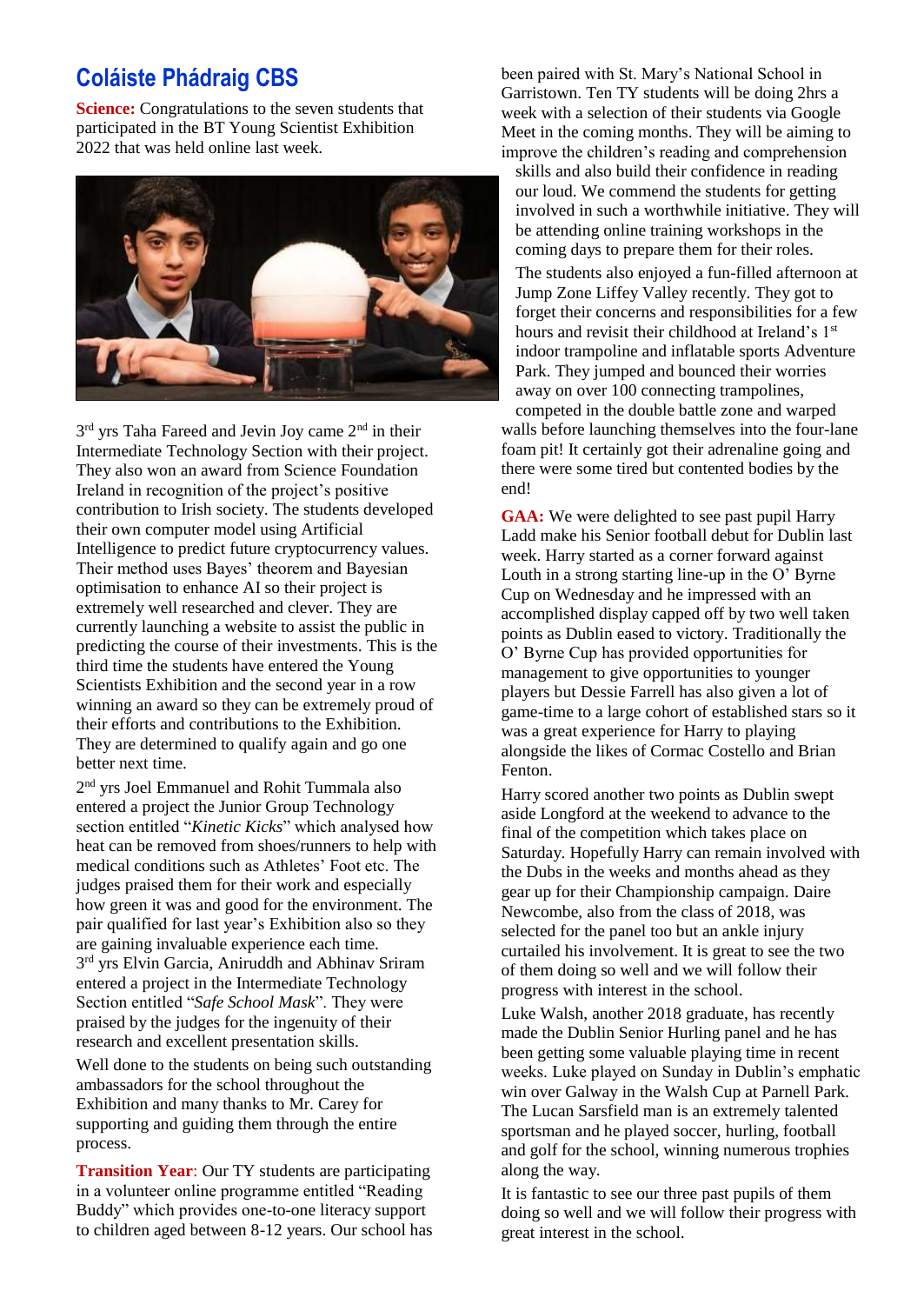# **Lucan Community College**

**Annual St. Vincent de Paul Secret Bag Collection:** We held our annual school collection for the local St. Vincent de Paul Society before Christmas, raising  $£1450$  for those in need. Christmas can be a difficult time for many in our community and we have been lucky to be able to support the great work of our local St. Vincent de Paul.

This was the 36th year of Lucan Community College, its families, students, and staff, supporting SVP in the community. A most sincere thank you for your generosity and support of the Secret Bag collection.

A huge thank you to teachers Ms. Mulhern, Ms. Walsh and our college prefect team for their hard work in organising the Secret Bag collection. Also, thank you to Class Willow and their tutor Ms. Quirke for organising food hampers for families in need.

Betty Burke, a member of the local St. Patrick's Lucan VDP conference was present to accept the food hampers and monies raised.

**Supervised Study:** Supervised study will start back on Monday, January 24th. Registration forms have been given to 3rd and 6th year students who have expressed an interest in availing of this service. The fee for January until May is  $£195$ , with discounts available for siblings who sign up. Anyone who has a query about study can contact Mr. Foley, either in school, or email [johnpaulfoley@lucancc.ie](mailto:johnpaulfoley@lucancc.ie)

**First Aid in Transition Year:** Two First Aid class groups of Transition Years were trained in Cardio-Pulmonary Resuscitation and in the use of the Automated External Defibrillator during the week before Christmas. The First Aid Team were delighted to put their new manikins and training AED machine into use. These were funded by the Transition Year Fund. Two more groups of First Aid Students will be trained before the end of next term. Thanks to teacher Ms. Hickey.

**3 rd Year and 6th Year Students Preparing for** 

**State Exams:** Our 3<sup>rd</sup> and 6<sup>th</sup> year students are currently preparing for their Mock Exams. Written Mock Exams will start on Monday 31<sup>st</sup> January. Thanks to Ms. Casey, Ms. O'Gara. and Ms. Malone for leading an informative session for  $3<sup>rd</sup>$  year parents and students on Teams on last Monday night. This session gave very useful information for students in preparation for the Mock Exams. A letter was issued to 6<sup>th</sup> year students and their parents to help them prepare for their remaining months in Lucan Community College. This letter is available on the school website. Students and parents may be interested in some revision resources.

Best of luck to our  $3^{rd}$  and  $6^{th}$  years as they prepare for this practice run for the state exams.

**Parents Association:** The Parents association will have Career coach Dearbhla Kelly give advice on how parents can help their teenage sons and daughters as these young people make career choices. This event will be held online and the link to the event will be shared with parents and staff ahead of the event.

#### **Success for Our Students at BTYS Exhibition:**

Congratulations to  $5<sup>th</sup>$  Year students Clodagh McDonnell, Jessica Power and Keelah Sisk who received a "Highly Commended" Award in the recent BTYS Exhibition. The project was titled "How the Pandemic has Positively affected the Air Quality in Lucan and what we can do to sustain these levels." As part of their project the girls held a Bicycle Clinic last December. The aim of the clinic was to encourage students to use "green methods" to travel to school and hence to decrease the amount of Nitrogen Dioxide which is emitted from car exhaust fumes. Nitrogen Dioxide is a major source of pollution to the atmosphere and our lungs. This was a wonderful achievement for the girls following three rounds of judging. Thanks to teacher and mentor Ms. Healy.

#### **Ashling Murphy:**

Students and staff at Lucan Community College were shocked and saddened to hear of the death of teacher Aisling Murphy. Our school Amnesty group sent its sympathy to Aisling's family and the school had one minute of silence for victims of violence as we joined with others around the country to mark



Aisling's funeral. In advance of this minute's silence Principal Ms. Birnie spoke of our strength as a school community around issues such as justice, equality, inclusion and respect. We can all play a role in calling out behaviours that are bullying or disrespectful in nature.

Some of our students also attended the Lucan vigil held in Aisling's memory. Student Ruby Crocker-Dunne attended the vigil and told us that

over one hundred people attended the vigil where candle were lit and speeches were made to honour her life. Ruby also commented on the "sombre atmosphere as so many people were mourning for the loss of such a young life."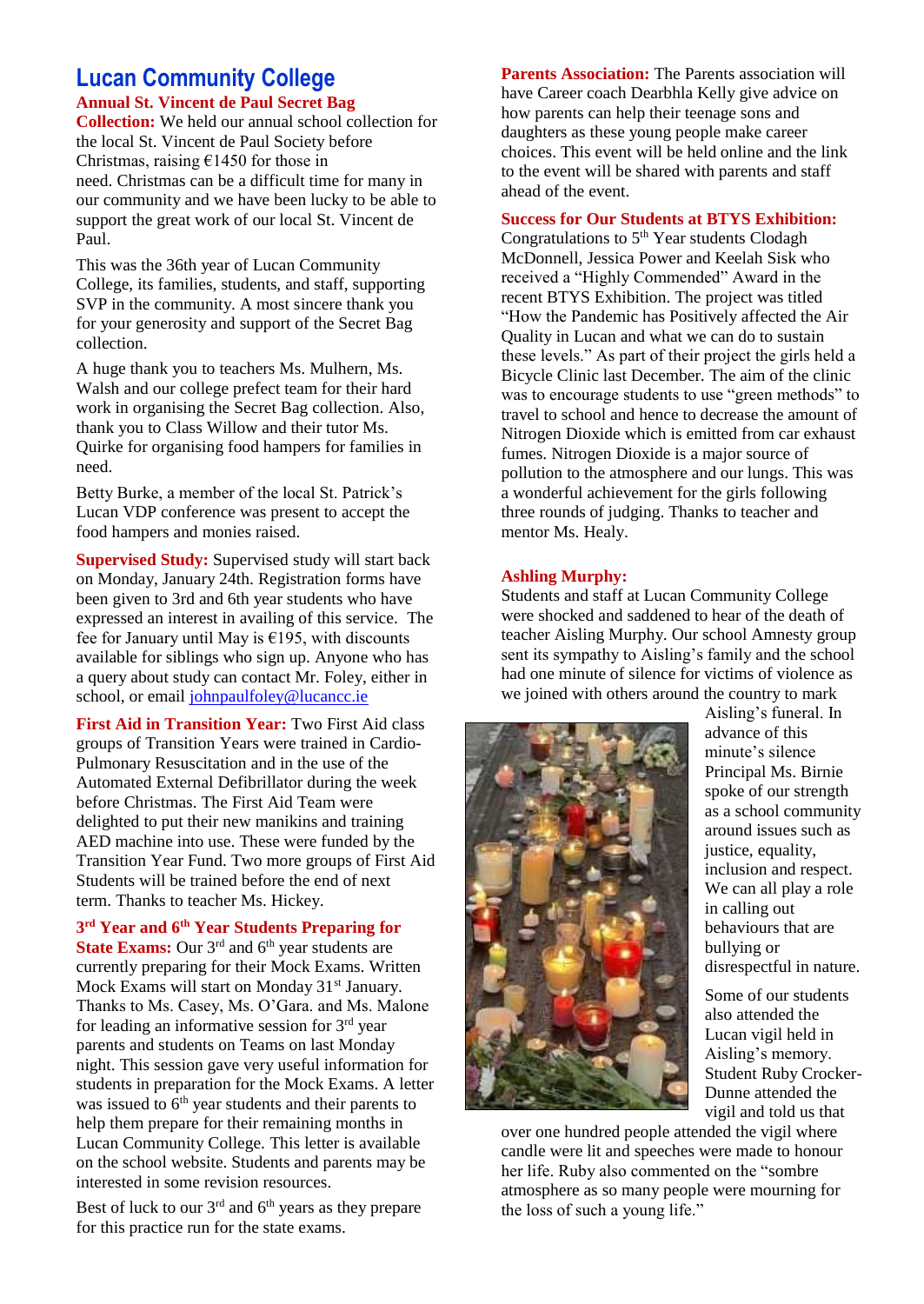# *Political Notes*

### **Emer Higgins – TD**

78 The Orchard, Lucan [01 401 3416](tel:014013416) [Emer.higgins@oireachtas.ie](mailto:Emer.higgins@oireachtas.ie) **C-Spine Meeting with National Transport Authority – Update**: Main issues raised by

myself and local representatives: Lack of service for people in Dodsboro and Hillcrest and the need for a better link to Lucan Shopping Centre. Need for improved frequency and time-table optimisation for the 30x and C Spine. The urgent need for delivery of the C2 to service residents in Shackleton and Gandon area in addition to Adamstown. The need for action and better collaboration on decision-making Commitments given by NTA:

Review of the lack of direct link for Dodsboro and Hillcrest to commence. 30x timetable to be reviewed to ensure optimal departure times C2 and L51 and L52 routes to be on stream fully within 3 months. Further meeting with public reps to take place in early March.

### **Cllr. Derren Ó Brádaigh – Sinn Féin**

Mobile: 087-2136345

Email: [dobradaigh@cllrs.sdublincoco.ie](mailto:dobradaigh@cllrs.sdublincoco.ie)

**New Bus Service**: Earlier this week, I attended a meeting with the National Transport Authority alongside other local representatives, where I once again raised the concerns felt and being expressed to me since the public meeting in Dodsboro on December  $18<sup>th</sup>$ , over certain aspects of the new BusConnects service. Officials listened and provided positive feedback toward addressing the issues  $-$  a further follow-up meeting is expected.

**Anti-Social Behaviour**: As a frequent visitor to our local parks, I like many, was disgusted to learn of the vandalism to the beautiful wooden bench that was set alight at the top of the hill in Griffeen Valley Park. Having followed this up, the Council promptly carried the necessary clean up on Monday, and I have requested that they consider a more robust replacement. I will also continue to liaise with An Garda Siochana going forward.

### **Gino Kenny TD- People Before Profit**

Phone: 085-7211574. Email[: ginokenny@oir.ie](mailto:ginokenny@oir.ie) **Murder of Aisling Murphy:** The terrible murder of Aisling Murphy has left the country reeling. Throughout the state every village and town came out to show solidarity and support to the Murphy family. This has to be turning point in how violence against women is treated. Violence

against women is abhorrent and is a virus that needs fundamentally change in how sexism thrives in everyday life. All women should feel safe in their home, workplace, street and town. Its now time the government act to stamp out gender based violence.

### **Lucan Library**

**Reach for a Remedy With Svetlana Pavolva and Clodagh Sheehy.**



### **24th January at 7pm on zoom.**

Booking through Eventbrite. Is Homeopathy part of your First Aid Kit? Svetlana Pavolva and Clodagh Sheehy authors of 'Reach for a Remedy' will guide you through using Homeopathy at home for everyday

conditions from bruises to wounds and stomach upsets to anxiety.

1 participant per device. A valid email address is required. Zoom links to the event will be emailed to the supplied address by the facilitator.

**[https://www.eventbrite.ie/e/reacj-for-a](https://www.eventbrite.ie/e/reacj-for-a-remedy-with-svetlana-pavlova-and-clodagh-sheehy-tickets-240091448987)[remedy-with-svetlana-pavlova-and-clodagh](https://www.eventbrite.ie/e/reacj-for-a-remedy-with-svetlana-pavlova-and-clodagh-sheehy-tickets-240091448987)[sheehy-tickets-240091448987](https://www.eventbrite.ie/e/reacj-for-a-remedy-with-svetlana-pavlova-and-clodagh-sheehy-tickets-240091448987)**

#### **Musical Tots. Join Karen for songs and fun. Suitable for babies and toddlers.**



Tuesday 25th January at 10.30 am in the Library. Booking on Eventbrite.

**[https://www.eventbrite.ie/e/musical-tots-with](https://www.eventbrite.ie/e/musical-tots-with-karen-tickets-240110465867)[karen-tickets-240110465867](https://www.eventbrite.ie/e/musical-tots-with-karen-tickets-240110465867)**

### **Natural Skincare with Barbara McAteer. 26th January at 7pm**

This is an online event. Booking through Eventbrite.

On this practical and informative workshop, you

will learn about the benefits of natural skincare. Benefits of natural skin and Bodycare and how to create not only a good skincare regimen. Lots of tips on creating some healing skincare using easily found ingredients. You will also learn some wonderful face-lift message techniques. 1 participant per device. A valid email address is required. Zoom links to the event will be emailed to the supplied address by the facilitator.

Online event.

**<https://www.eventbrite.ie/e/natural-skincare->**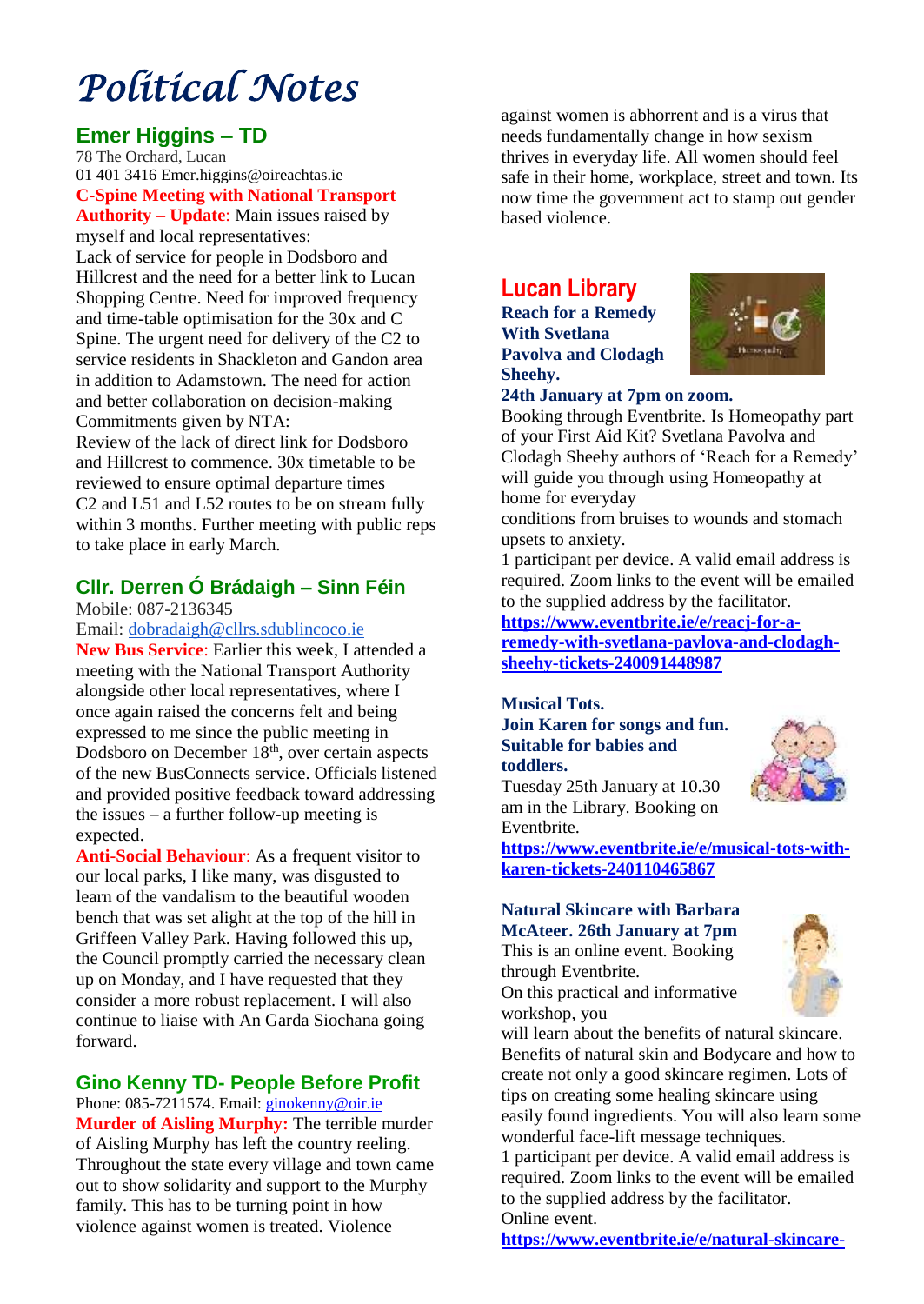# **Féile Bríde 2022 Events**

### **Monday 31st January 7.15pm – 9.00 pm. Pilgrimage on St. Brigid**

**Eve.** 

St. Brigid's Well Braillistown Little, Kildare Town. Candlelight Pilgrimage at the dawn of springtime.



### **Tuesday 1st February. St. Brigid's Day.**

11.00 am – 12.00 am. Guided Meditative Walk in Solas Bhride Centre, Tully Road, Kildare Town. Brigid of Kildare has left an inspiring legacy. The Meditative walk in the Centre grounds will focus on her legacy as a spiritual leader, peacemaker. Cost €5.

### $2.30$  pm  $-4.00$ pm

Lá Fheile Bride: Revisiting the Customs and Traditions associated with St. Brigid. Solas Bhride Centre, Tully Road, Kildare Town. Join Margaret Walsh and Brenda Kindregan (Cairde Bhride) as they revisit the Customs and Traditions associated with St. Brigid. Cost  $\epsilon$ 10.

### 7.30pm – 9.00 pm

Customs and Traditions associated with St. Brigid (online). Join Margaret Walsh and Brenda Kindregan ONLINE as they revisit the Customs and Traditions associated with St. Brigid. Cost  $€10$ .

### **Wednesday 2nd February.**

10.30 am – 12.30 pm. Sacred Dance at Solas Bhride. Solas Bhride Centre Tully Road, Kildare Town. Join us as we celebrate our journey with Brigid through dance and story. Cost €15.

7.30 pm – 9.00 pm.

Rewilding: A Pathway to Soulfulness – Coming Home to Oneself.

Solas Bhride Centre Tully Road, Kildare Town. Brenda invites us to join with her and explore together through music, poetry, legend and story, pathways of the inner journey towards soulfulness. Cost €10.

### **Thursday 3rd February.**

 $2.30$  pm  $-4.30$ pm. Walk and Explore the Secrets of the Curragh. Solas Bhride Centre Tully Road. Mary O'Connor will lead you on a walk on the Little Curragh where you will be introduced to its unique species-diverse and interesting flora and fauna. Cost €10.

7.30 pm – 8.30pm. Annual Celtic Lecture: Brigid Woman of Wisdom – Woman of Peace. ONLINE. Join us online for this year's Celtic Lecture featuring Deirdre Ní Chirnside.

### **Friday 4th February**.

 $10.30$  am  $- 11.00$  am ONLINE. Join us for morning meditation from Solas Bhride as we look towards the light and renewed hope this Springtime. Free.

7.30pm. Reclamation of Language and Biodiversity. Kildare Town Library Claregate St. Solas Bhride together with Kildare Town Library invite you to join Ronán and Rossa Ó Snodaigh (Kila) in conversation with Deirdre Lane (ShamrockSpring).

### **Sunday 6th February.**

10.30 am Mass at St. Brigid's Well St. Brigid's Well Braillistown Little, Kildare Town.

**Please Note:** Events will proceed in accordance with Government Guidelines regarding Covid-19. Updates will be published regularly on our website.

### **Contact:**

Phone: 045 522890. Email: [info@solasbhride.ie](mailto:info@solasbhride.ie)

### **St Mary's Photography Soirée**



9<sup>th</sup> (Virtual) Exhibition of Photographs Come and have a look on www.lucanparish.com

View on line from the weekend of 29<sup>\*</sup> January 2022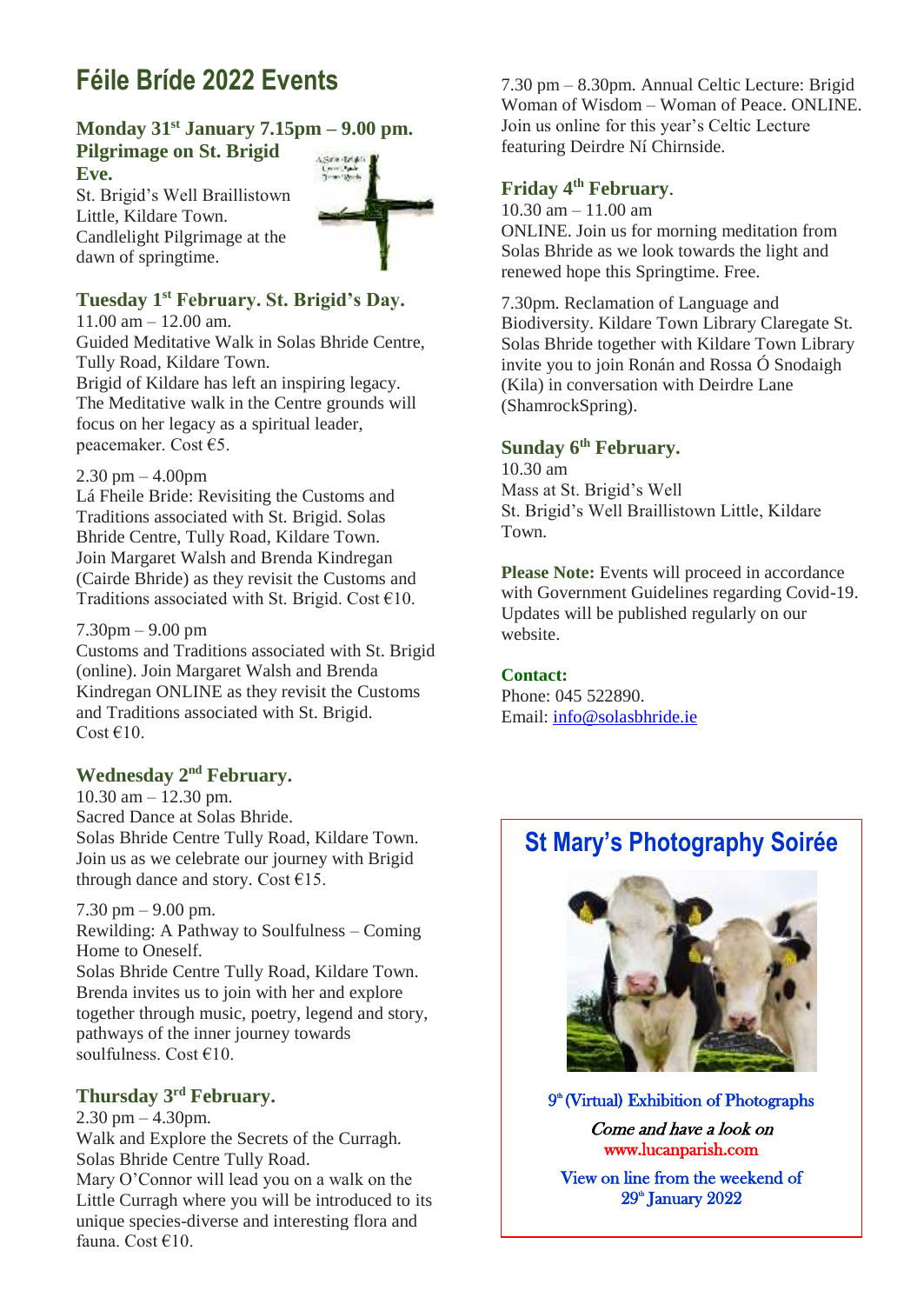

#### **Message from Club Registrar**

Membership for the 2022 season is now open and I want to cover a couple of things with you.

#### **First up is Foireann.**

Foireann was introduced at the start of last year and there was a lot of confusion and issues as we started to use it. One of the main issues we encountered was not knowing if people were registered. This was because most of the time people had multiple profiles on Foireann. The profile that Foireann registered wasn't always the profile that was linked to your login. To help resolve this, Foireann have introduced an option to merge multiple profiles so I will be attempting to clean things up as I complete the registrations this year. This is a mammoth task due to the size of our club so bear with me, we will get there.

There is something we would like people to do before completing their membership that will help with the cleanup of Foireann. If you have not registered on Foireann, please do so, details are on in our Club Notes of the  $6<sup>th</sup>$  January  $@$ lucansarsfields.ie. This year an extra step is required for families, to help tidy the systems but it will help you with future registrations so it's important. You may see changes to your foireann profile as we merge and tidy the profiles. If you notice any issues, please drop a mail to [lucan.sarsfields.registrar@gmail.com.](mailto:lucan.sarsfields.registrar@gmail.com)

#### **Last but not least is membership.**

Membership is critical for the day to day running of the club, but it is also required so that our players are covered by insurance when training and playing games.

There is an option available to pay membership in instalments over 6 months.

Go to Clubforce to complete your memberships. Where possible, please use log in details from last year and you can copy last year's details and don't forget to update your contact details (phone, email or address) if anything has changed during the year. There is also an optional online feature for the lotto that you can also complete when renewing your membership.

If you have any issues, please drop an email to [lucan.sarsfields.registrar@gmail.com](mailto:lucan.sarsfields.registrar@gmail.com) and I will get back to you as soon as I can Thanks and best of luck to everyone in 2022. *John Cosgrove Lucan Sarsfield's Registrar*

### **Team News**

Lucan was well represented at intercounty level this week with Harry Ladd, lining out for the Dubs V's Louth in the O'Byrne Cup and Luke Walsh and John Bellew lining out for the Dubs V's Antrim in the Walsh Cup. Well done lads, it's great to get some recognition following our Senior team's performance last season.

#### **Adult Hurling Coaching Vacancies:**

The adult hurling Section are looking for coaches to get involved at Minor (U17) and U19 level. Any current or former adult players interested in coaching, or anyone who has some coaching experience that might want to get involved again, please let us know. Anyone interested should contact Vincent O'Connor (087 2075835) or Paul Stapleton (087 2058572).

### **Juvenile Section / Coiste na nÓg:**

Most teams returned to outdoor training this week. Our Astro was a hive of activity which was great to see, as all swapped the playstation remotes for Hurls and Footballs and a blast of fresh air. Our Games Promotion Officer, Alan, also kicked off the year with a visit to Lucan Educate Together National School East, who posted some pictures of the exciting day on [Twitter.](https://twitter.com/lucaneastet/status/1480953206905749507?s=20) Watch this space as he will be visiting a school near you soon or if you can't wait, Alan has advised us that you can visit him at the LUCAN DISTRICT CREDIT UNION ACADEMY which returns on the Saturday 22nd January. Full details available in our webpage. Dublin GAA have also published the 2022 Master Fixture Calendar; details are also published in the news section of our website.

#### **Referees - The harvest is great, but the labourers are few!**

This is the time of the year when we attempt to recruit a new cohort of referees to officiate at adult level games in Dublin. This appeal is being issued jointly by the club and Coiste na Reiteoirí. There was a significant increase in the number of teams entered across all competitions in both codes in 2021 at Minor and Adult level. A significant number of Clubs entered more teams than in any previous year. There will also be additional games in 2022 with the advent of Under 17 and Under 19 competitions. With more games inevitably comes an ever-increasing demand on referee resources to cover all these games throughout the year. When we have a full programme of League games at every Division it is challenging to have sufficient referees to cover every game, every weekend as well as midweek matches during the Summer months. *Over …..*

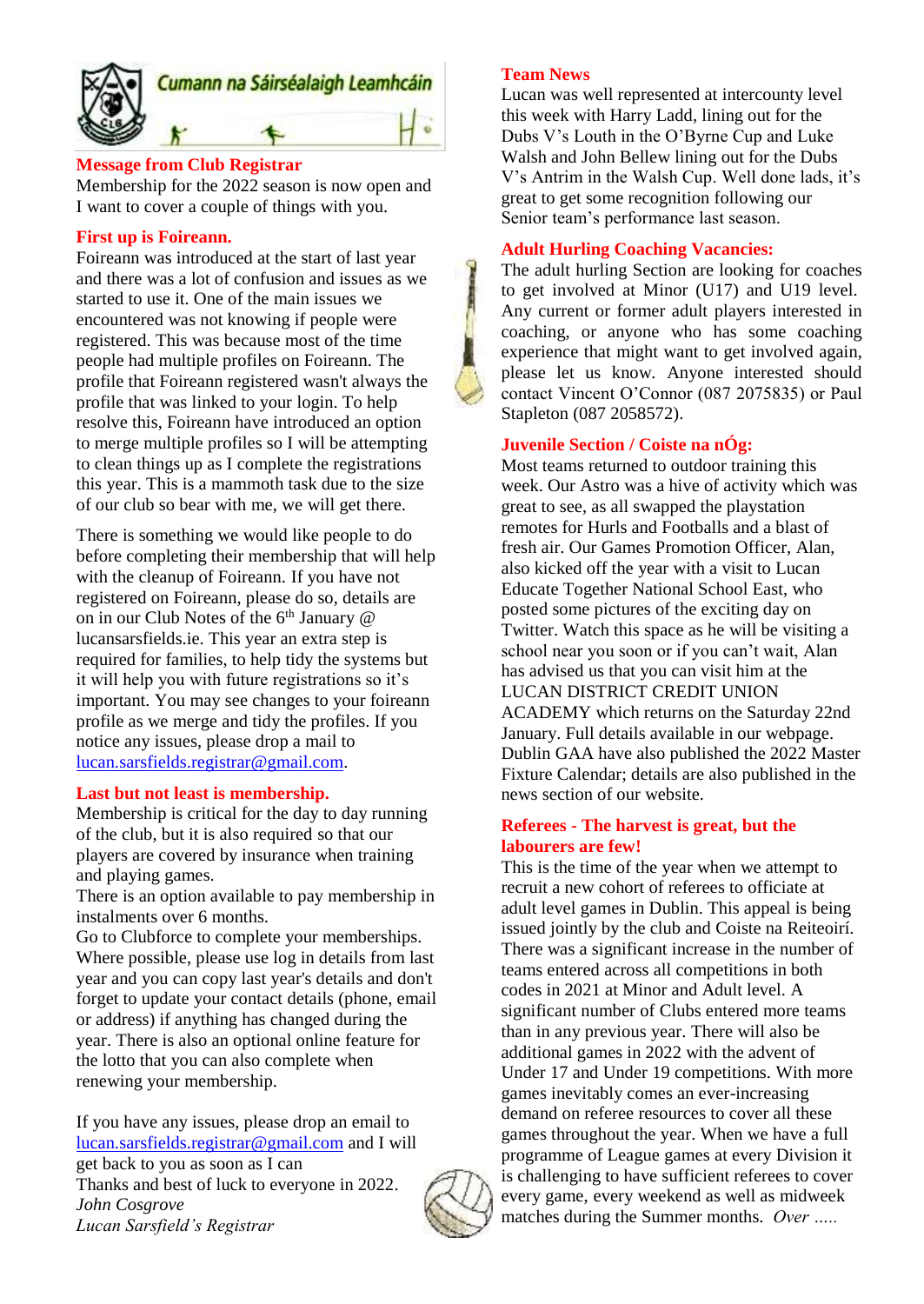### **Lucan Sarsfields** *continued ……*

Coiste na Reiteoirí must always strive to recruit a cohort of new referees each year, to cover all these games and to replace referees who retire on age grounds etc. We certainly never want to reach a situation when we do not have referees to cover all our games – it



is an old adage but a very true one: "No Ref, no Game" It really is as simple as that!

Coiste na Réiteoirí hopes to run a training course for new adult-level Referees in February of this year anyone interested can email the club [pro.lucansarsfields.dublin@gaa.ie](mailto:undefined%20[undefined:pro.lucansarsfields.dublin@gaa.ie])

### **Club Calendars**

Last few Club Calendars available in the Cafe/Bar or in a number of local retail outlets 8 each or three for €20

### **Gaelic for Mothers and Others (G4M&O):**

The MAMA MIA'S are recruiting. They get together on Monday evenings at 9pm for skills and fitness in a fun and friendly environment. For more information call or txt Carmel Reid (087 256 7389) or Gemma Moloney (085 147 7365).



### **Healthy Clubs**

Lucan Healthy Clubs kicks off the year with the return of the "Every Step Counts Challenge". The Club has a chance to win some O'Neill's vouchers if we achieve the target, so please join the challenge



### **Club Lotto**

Last week's Lotto Prize of €5,000 was not won. The Numbers were **2, 4, 24, 26.**

### **Lucky Dip prizes** go to

Mick O'Hara, Fintan Clandillon, Margaret Smith, Peter Hickey and Donal Flannery Next week's Lotto will be for



a jackpot of  $65,400$ . The draw is sponsored by Feargal McCarthy, Painter & Decorator and will be led by Shay Hurson.

*Tá €5,400 sa phota óir don tseachtain seo chugainn agus is é urraitheoir na seachtaine: Beidh sé beo ón Na Sárséalaigh Leamhcáin, an leathanach Facebook.*

*Déan cinnte go bhfuil d'iontráil curtha isteach agaibh roimh 6 i.n. oíche an chrannchuir, chun í a chur san áireamh sa chrannchur na seachtaine sin.*

The draw will be held on Thursday 20<sup>th</sup> January, at 9pm and is streamed from Lucan Sarsfields Clubhouse, on our Facebook page.

Make sure your entry is submitted before 6pm on the evening of the draw to be included in that week's draw.

*Is féidir libh ticéadaí a cheannacht ar líne leis an nasc seo:* Tickets can be purchased online at the following link: <http://bit.ly/LucanSarsfieldsClubLotto,>

*Go raibh míle maith agaibh as ucht tacú le Na Sárséalaigh Leamhcáin*

Thank You for supporting **Lucan Sarsfields GAA Club.**